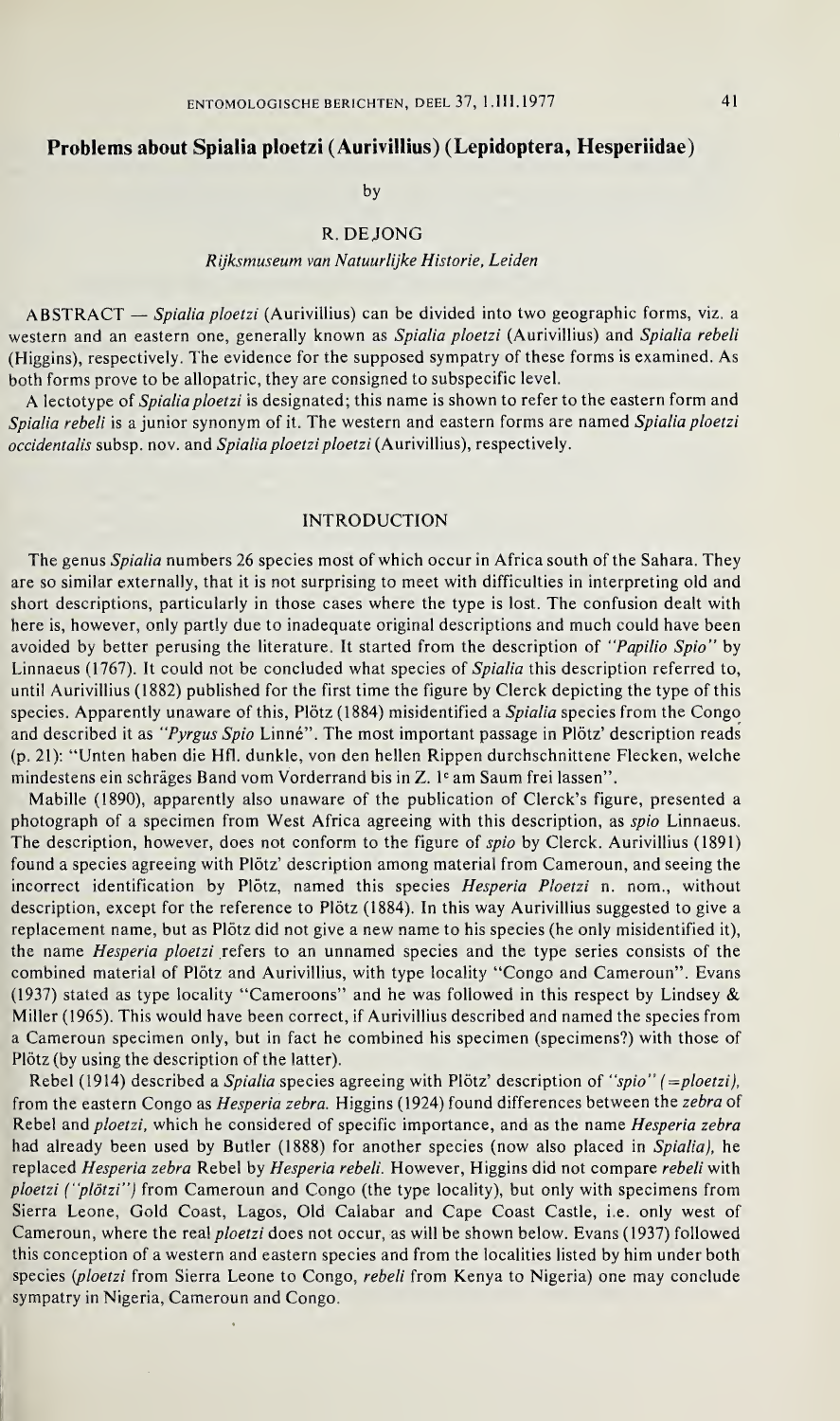The description by Plötz cannot be simply referred to the western or eastern form and as the type locality (Congo and Cameroun) lies in the presumed area of sympatry, the correct use of the name Spialia ploetzi (Aurivillius) is at stake and the following questions arise:

1. Does there exist a real geographic overlap of the western and eastern forms?

2. Can the name ploetzi be restricted to the western or eastern form?

## THE SUPPOSED SYMPATRY OF THE WESTERN AND EASTERN FORMS

The differences between the western and eastern forms are dealt with below. In this paragraph it suffices to state that there are differences and we will restrict the considerations to the occurrence of both forms in the following countries: Nigeria, Cameroun, Rio Muni, Gabon, Congo-Brazzaville and Zaïre. The data are extracted from the following collections: British Museum (Natural History), London (BM); Coll. Lucas, Rotterdam (CL); National Museum, Nairobi (MN); Muséum National de l'Histoire Naturelle, Paris (MNHN); Musée Royal de l'Afrique Centrale, Tervuren (MRAC); National Museum, Bulawayo (NMB); Naturhistoriska Riksmuseet, Stockholm (NRS); Zoologisches Museum der Humboldt-Universität, Berlin (ZMHB). Observations from the literature appear to be too unreliable to be included.

Nigeria — Western form: throughout the southern part, east to Old Calabar, near the frontier of Cameroun (20 specimens; BM, MN, MNHN). Eastern form: the only observation concerns six specimens mentioned by Evans (1937) from Nigeria. These specimens (BM) turned out to originate from Kumbo, between Bamenda and Kumbo, and Bamenda. This area, situated in the mountain range northeast of Mt. Cameroun, formerly belonged to Nigeria, but now forms part of Cameroun. Thus, only the western form is known within the present boundaries of Nigeria.

Cameroun — A single specimen of the western form labelled "Cameroons, 1917, Thierry Mieg" (MNHN). Eastern form throughout the western, central and southern parts (58 specimens; BM, CL, MNHN, MRAC, NMB, NRS).

Rio Muni — A single specimen of the eastern form (ZMHB).

Gabon — Only the eastern form (four specimens; MNHN, MRAC).

Congo-Brazzaville — A single specimen of the eastern form (MRAC).

Zaïre — Evans (1937) mentioned two specimens of the western form from "Congo". These specimens (BM) are indeed labelled "Congo", without further data. There is no other material of the western form known from the Congo, but the eastern form is abundantly represented in collections from all over the country (81 specimens; BM, MRAC, NMB, MN).

So the assumption of sympatry is actually only based on two specimens of the western form labelled "Congo" and one specimen of the western form labelled "Cameroons". In view of the rich material of the eastern form from Zaïre and Cameroun, <sup>I</sup> have a shrewd suspicion that the locality labels of these specimens of the western form are false. With that, there is no longer any



Fig. 1. Distribution of Spialia ploetzi (Aurivillius) in West, Central and East Africa.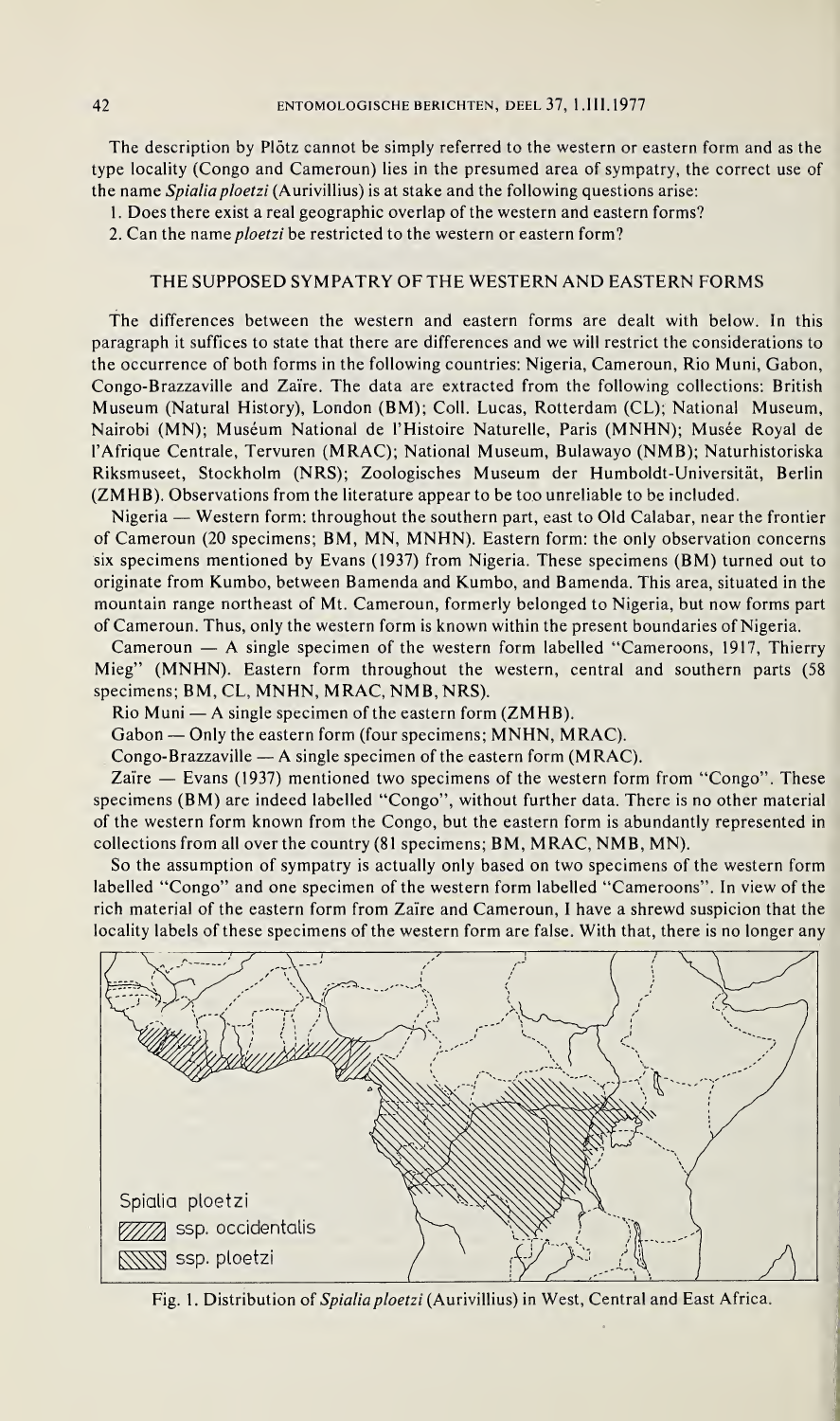#### ENTOMOLOGISCHE BERICHTEN, DEEL 37, 1.III.1977 43

ground for the supposed sympatry, and we may conclude that the eastern and western forms are allopatric, with the present frontier of Nigeria and Cameroun (or perhaps the west side of the mountain range in W. Cameroun and E. Nigeria) forming the border between these forms. It also means that the main reason for considering both forms separate species does no longer exist.

## THE CORRECT APPLICATION OF THE NAME Hesperiaploetzi AURIVILLIUS

As the type locality of *Hesperia ploetzi* Aurivillius is "Congo and Cameroun", it is suggested from the above that *ploetzi* is not the western form as generally accepted, but the eastern one. To be quite on the safe side <sup>I</sup> have attempted to trace the type material or other relevant information. There are three possible sources, viz., a. the collection of Plötz; b. the unpublished figures of Plötz; c. the collection in the Stockholm Museum (material of Aurivillius).

a. For the greater part, the Hesperiidae of Plötz are in the museum of München; some material is in the museum of Berlin and an unknown part has probably been sold to private collectors and cannot be traced further. There is no material of ploetzi in the known parts of Plötz' collection.

b. Plötz made coloured figures of all species of Hesperiidae known to him. At least part of these are in the museum of München (not Berlin, as stated by Evans, 1949). The original figure of ploetzi could not be found, but it was reproduced by Aurivillius (1925). On plate 75c the upper- and undersides are given. The underside of the hind wing clearly represents the eastern form (light-coloured veins, oblique streak from median spot 7 to end of vein 5 at termen), but the figure of the upperside cannot be assigned to a particular Spialia species.

c. In the museum of Stockholm there are three specimens of the eastern form labelled "Camerun". One of these bears a second label with the name "Theorin". As Aurivillius dealt with material collected by Theorin when publishing the name Hesperia ploetzi, this specimen (a male) can be considered the only remaining specimen of the type series. Therefore, I designate it lectotype and have labelled the specimen accordingly.

By the lectotype designation the name *Hesperia ploetzi* Aurivillius is definitely restricted to the eastern form. Although the locality label of the lectotype only reads "Camerun", the type locality can be restricted further, as according to Aurivillius the material of Theorin originated from the area along the main branch of the Cameroun River (a large, branched inlet of the sea) from the sea to about 30 km inland, i.e. in the surroundings of Douala.

Thus, Hesperia ploetzi Aurivillius, 1891, is the oldest available name for the eastern form and Hesperia rebeli Higgins, 1924 (= Hesperia zebra Rebel, 1914) is a junior synonym. However, as the name ploetzi has to be restricted to the eastern form, the western form is in need of a name. This change of name is regrettable and could easily lead to confusion if the eastern and western forms were separate species. As pointed out above, there is no need to regard them otherwise than as subspecies. So the name ploetzi continues being applicable for the western form and I propose to name this form Spialia ploetzi occidentalis subspecies nova.

It differs from Spialia ploetzi ploetzi as follows:

External characters — Upperside submarginal spots less strongly developed, on fore wing strongly sinuous and often incomplete, on hind wing faint and incomplete, in spaces 5 and 6 not forming obvious white streaks. Hind wing underside without white streak from median spot 7 to end of vein 5 at termen, veins not lighter than ground colour, median spot 2 very distinct.

Male genitalia — Costa of valve extends beyond tip of cucullus.

Female genitalia — Medio-proximal part of ventral sclerites of eighth abdominal segment about as long as broad.

Holotype —  $\beta$ , Goudkust (= Ghana) (Rijksmuseum van Natuurlijke Historie, Leiden).

Paratypes — Q, Ivory Coast, Bingerville, June 14—20, 1915, G. Melou (BM); Q, Sierra Leone, Afzelius (NRS).

Detailed figures of both subspecies will be provided in a forthcoming paper on Spialia. The accompanying figure shows the distribution areas of the subspecies.